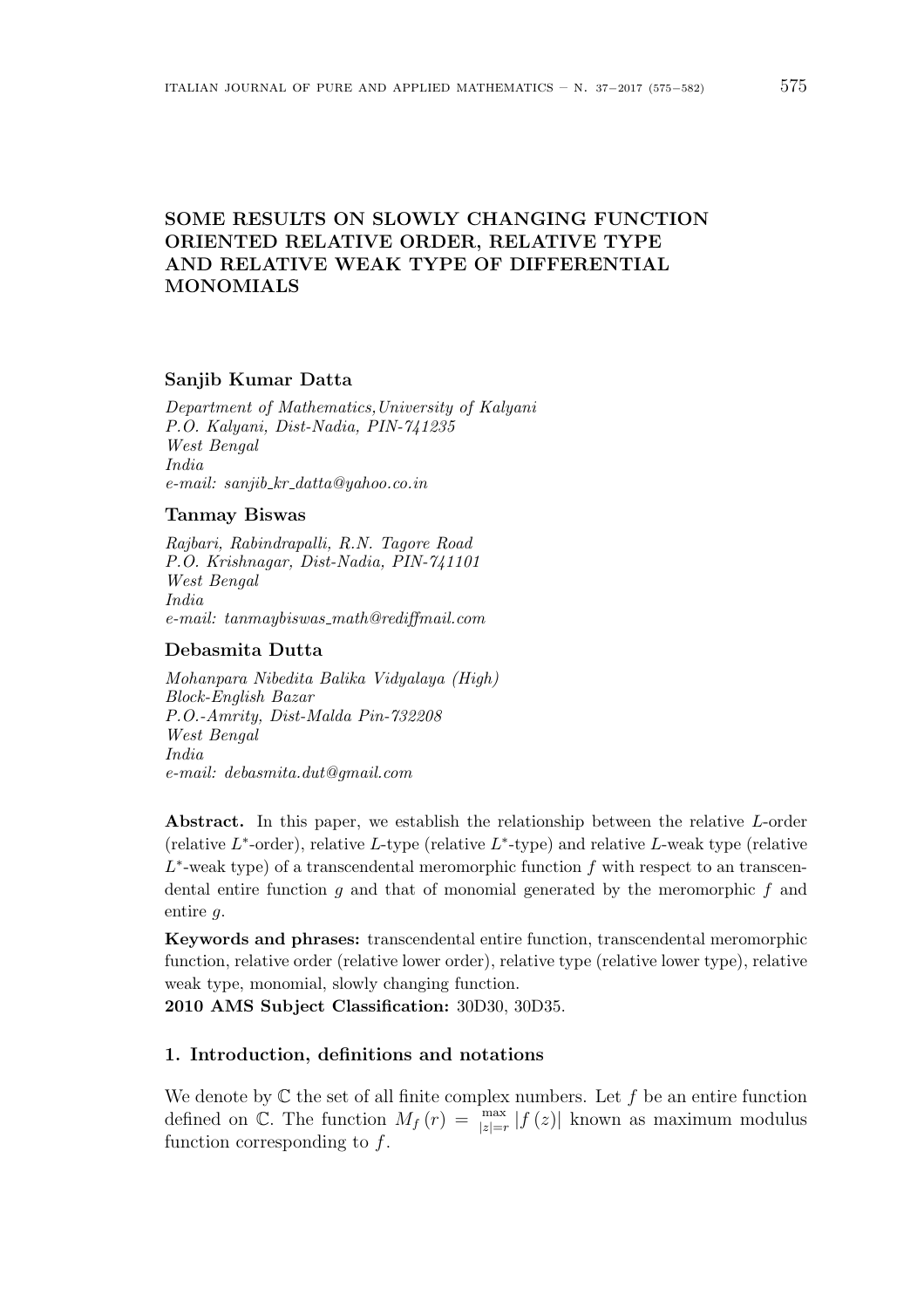When  $f$  is meromorphic,  $M_f(r)$  can not be defined as  $f$  is not analytic. In this situation one may define another function  $T_f(r)$  known as Nevanlinna's Characteristic function of *f*, playing the same role as  $M_f(r)$  in the following manner:

$$
T_f(r) = N_f(r) + m_f(r)
$$

where the function  $N_f(r)$  and  $m_f(r)$  are respectively the enumerative function and the proximity function corresponding to  $f$ . If  $f$  is an entire function, then the Nevanlinna's Characteristic function  $T_f(r)$  of f reduces to  $m_f(r)$ . Also for a non-constant entire  $f, T_f(r)$  is strictly increasing and continuous function of  $r$  and its inverse  $T_f^{-1}$  $f^{-1}$ :  $(T_f(0), \infty) \to (0, \infty)$  exists and is such that  $\lim_{s \to \infty} T_g^{-1}(s) = \infty$ .

Furthermore, we called the function  $N_f(r, a)$   $(\overline{N}_f(r, a))$  as counting function of *a*-points (distinct *a*-points) of *f*. We put

$$
N_f(r, a) = \int_{0}^{r} \frac{n_f(t, a) - n_f(0, a)}{t} dt + \overline{n}_f(0, a) \log r,
$$

where we denote by  $n_f(r, a) (\overline{n}_f(r, a))$  the number of *a*-points (distinct *a*-points) of *f* in  $|z| \leq r$  and an  $\infty$  -point is a pole of *f*. In many occasions  $N_f(r, \infty)$ and  $\overline{N}_f(r,\infty)$  are denoted by  $N_f(r)$  and  $\overline{N}_f(r)$  respectively. Also we denote by *n*<sup>*f*</sup>|=1(*r, a*) ,the number of simple zeros of *f* − *a* in  $|z|$  ≤ *r*. Accordingly,  $N_{f|=1}(r, a)$ is defined in terms of  $n_{f|=1}(r, a)$  in the usual way and we set

$$
\delta_1(a; f) = 1 - \limsup_{r \to \infty} \frac{N(r, a; f \mid = 1)}{T_f(r)} \{cf. [9] \},
$$

the deficiency of '*a*' corresponding to the simple *a*-points of *f*, i.e., simple zeros of *f* − *a*. In this connection, Yang [8] proved that there exists at most a denumerable number of complex numbers  $a \in \mathbb{C} \cup \{\infty\}$  for which

$$
\delta_1(a; f) > 0
$$
 and  $\sum_{a \in \mathbb{C} \cup \{\infty\}} \delta_1(a; f) \leq 4$ .

Further, a meromorphic function  $b = b(z)$  is called small with respect to f if  $T_b(r) = S_f(r)$  where  $S_f(r) = o\{T_f(r)\}\$ i.e.,  $\frac{S_f(r)}{T_f(r)} \to 0$  as  $r \to \infty$ . Moreover for any transcendental meromorphic function *f*, we call  $P[f] = bf^{n_0} (f^{(1)})^{n_1} ... (f^{(k)})^{n_k}$ , to be a differential monomial generated by it where  $\sum_{k=1}^{k}$ *i*=0  $n_i \geq 1$  ( all  $n_i \mid i = 0, 1, ..., k$ are non-negative integers) and the meromorphic function  $b$  is small with respect to *f*. In this connection, the numbers  $\gamma_{P[f]} = \sum_{k=1}^{k}$ *i*=0  $n_i$  and  $\Gamma_{P[f]} = \sum^k$ *i*=0  $(i + 1)n_i$  are called the degree and weight of  $P[f]$  respectively  $\{cf. [1]\}.$ 

In this connection, the following definitions are well known:

**Definition 1** The order  $\rho_f$  and lower order  $\lambda_f$  of a meromorphic function *f* are defined as

$$
\rho_f = \limsup_{r \to \infty} \frac{\log T_f(r)}{\log r}
$$
 and  $\lambda_f = \liminf_{r \to \infty} \frac{\log T_f(r)}{\log r}$ .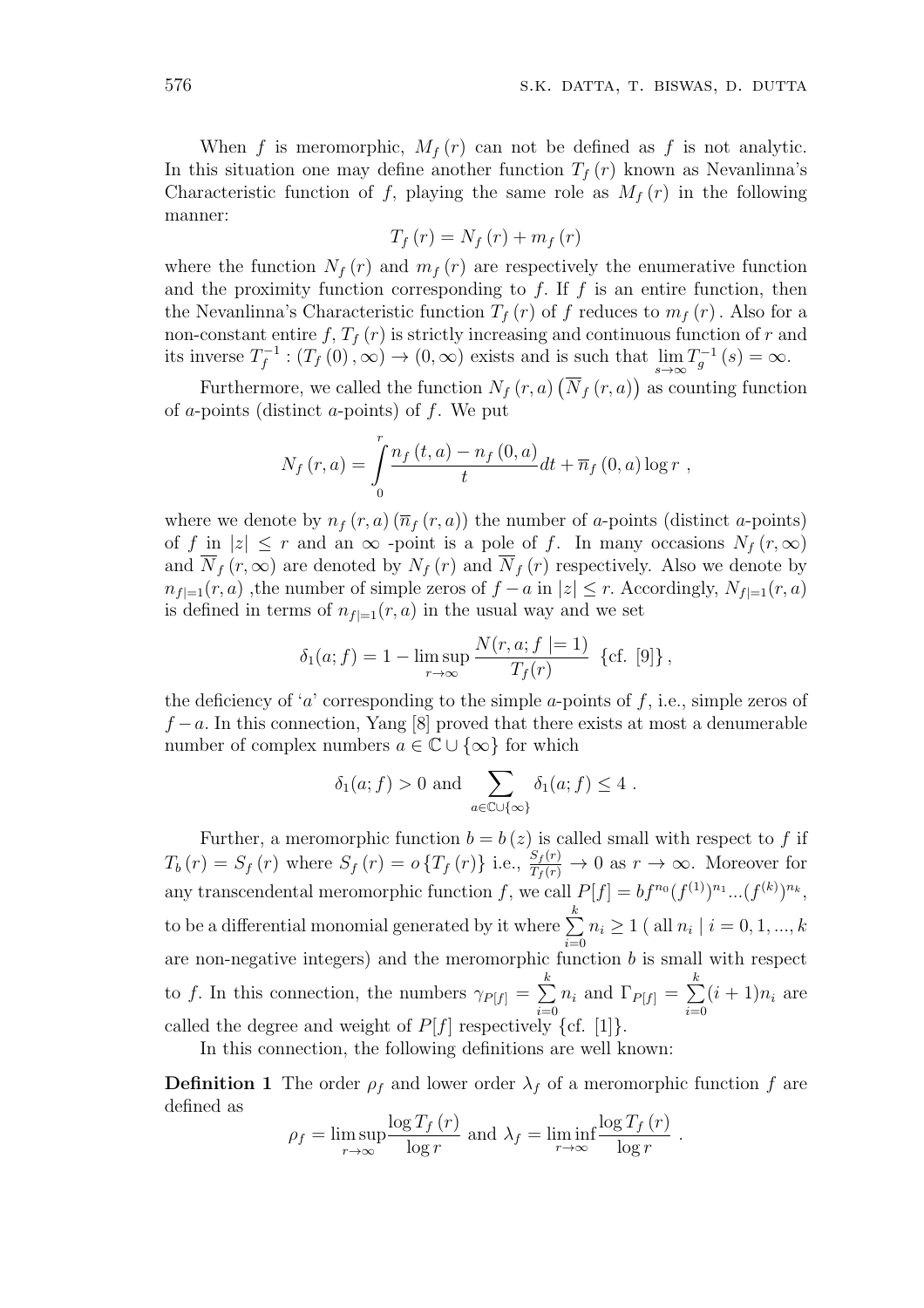Somasundaram and Thamizharasi [6] introduced the notions of *L*-order and *L*-lower order for entire functions where  $L \equiv L(r)$  is a positive continuous function increasing slowly i.e., $L(ar) \sim L(r)$  as  $r \to \infty$  for every positive constant "*a*". Their definitions are as follows:

**Definition 2** [6] The *L*-order  $\rho_f^L$  and the *L*-lower order  $\lambda_f^L$  of a meromorphic function *f* are defined as follows:

$$
\rho_f^L = \limsup_{r \to \infty} \frac{\log T_f(r)}{\log [rL(r)]} \text{ and } \lambda_f^L = \liminf_{r \to \infty} \frac{\log T_f(r)}{\log [rL(r)]}.
$$

The more generalised concept of *L*-order and *L*-lower order of meromorphic functions are  $L^*$ -order and  $L^*$ -lower order respectively which are as follows:

**Definition 3** The  $L^*$ -order  $\rho_f^{L^*}$  and the  $L^*$ -lower order  $\lambda_f^{L^*}$  of a meromorphic function *f* are defined by

$$
\rho_f^{L^*} = \limsup_{r \to \infty} \frac{\log T_f(r)}{\log [re^{L(r)}]} \text{ and } \lambda_f^{L^*} = \liminf_{r \to \infty} \frac{\log T_f(r)}{\log [re^{L(r)}]}.
$$

Lahiri and Banerjee [5] introduced the definition of relative order of a meromorphic function with respect to an entire function which is as follows:

**Definition 4** [5] Let *f* be meromorphic and *g* be entire. The relative order of *f* with respect to *g* denoted by  $\rho_g(f)$  is defined as

$$
\rho_g(f) = \inf \{ \mu > 0 : T_f(r) < T_g(r^{\mu}) \text{ for all sufficiently large } r \}
$$
\n
$$
= \limsup_{r \to \infty} \frac{\log T_g^{-1} T_f(r)}{\log r}.
$$

The definition coincides with the classical one [5] if  $q(z) = \exp z$ .

Similarly, one can define the relative lower order of a meromorphic function *f* with respect to an entire *g* denoted by  $\lambda_g(f)$  in the following manner:

$$
\lambda_g\left(f\right) = \liminf_{r \to \infty} \frac{\log T_g^{-1} T_f\left(r\right)}{\log r}
$$

*.*

Datta and Biswas [2] gave the definition of relative type and relative weak type of a meromorphic function with respect to an entire function *g* which are as follows:

**Definition 5** [2] The relative type  $\sigma_g(f)$  of a meromorphic function *f* with respect to an entire function *g* are defined as

$$
\sigma_g\left(f\right) = \limsup_{r \to \infty} \frac{T_g^{-1} T_f\left(r\right)}{r^{\rho_g\left(f\right)}}, \quad \text{where } 0 < \rho_g\left(f\right) < \infty \; .
$$

Similarly, one can define the lower relative type  $\overline{\sigma}_g(f)$  in the following way

$$
\overline{\sigma}_g(f) = \liminf_{r \to \infty} \frac{T_g^{-1} T_f(r)}{r^{\rho_g(f)}}, \quad \text{where } 0 < \rho_g(f) < \infty \; .
$$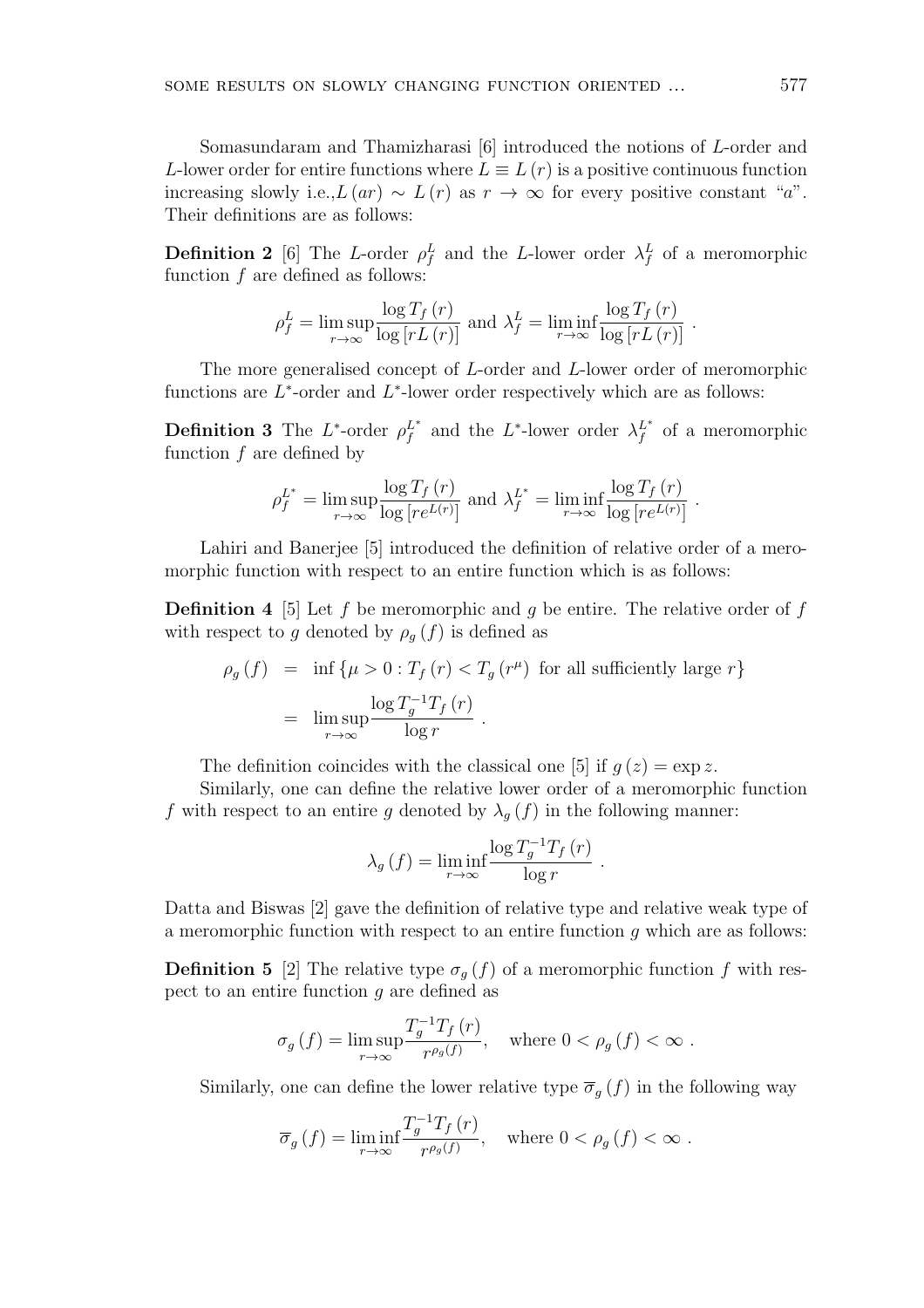**Definition 6** [2] The relative weak type  $\tau_g(f)$  of a meromorphic function  $f$  with respect to an entire function *g* with finite positive relative lower order  $\lambda_g(f)$  is defined by

$$
\tau_g(f) = \liminf_{r \to \infty} \frac{T_g^{-1}T_f(r)}{r^{\lambda_g(f)}}.
$$

Analogously, one can define the growth indicator  $\overline{\tau}_q(f)$  of a meromorphic function *f* with respect to an entire function *g* with finite positive relative lower order  $\lambda_g(f)$  as

$$
\overline{\tau}_g(f) = \limsup_{r \to \infty} \frac{T_g^{-1} T_f(r)}{r^{\lambda_g(f)}}.
$$

In order to prove our results we require the following definitions:

**Definition 7** The relative *L*-order  $\rho_g^L(f)$  and the relative *L*-lower order  $\lambda_g^L(f)$ of a meromorphic function *f* with respect to an entire function *g* are defined as follows:

$$
\rho_g^L(f) = \limsup_{r \to \infty} \frac{\log T_g^{-1} T_f(r)}{\log [rL(r)]} \text{ and } \lambda_g^L(f) = \liminf_{r \to \infty} \frac{\log T_g^{-1} T_f(r)}{\log [rL(r)]}.
$$

**Definition 8** The relative *L*-type  $\sigma_g^L(f)$  and the relative *L*-lower type  $\sigma_g^L$ *g* (*f*) of a meromorphic function  $f$  with respect to an entire function  $g$  are defined as follows:

$$
\sigma_g^L(f) = \limsup_{r \to \infty} \frac{T_g^{-1} T_f(r)}{[r L(r)]^{\rho_g^L(f)}} \text{ and } \sigma_g^L(f) = \liminf_{r \to \infty} \frac{T_g^{-1} T_f(r)}{[r L(r)]^{\rho_g^L(f)}},
$$

where  $0 < \rho_g^L(f) < \infty$ .

**Definition 9** The relative *L*-weak type  $\tau_g^L(f)$  of a meromorphic function  $f$  with respect to an entire function *g* with finite positive relative *L*-lower order  $\lambda_g^L(f)$  is defined by

$$
\tau_g^L(f) = \liminf_{r \to \infty} \frac{T_g^{-1} T_f(r)}{[r L(r)]^{\lambda_g^L(f)}}
$$

.

Similarly, one can define the growth indicator  $\bar{\tau}_g^L(f)$  of a meromorphic function *f* with respect to an entire function *g* with finite positive relative *L*-lower order  $\lambda_g^L(f)$  as

$$
\overline{\tau}_g^L(f) = \limsup_{r \to \infty} \frac{T_g^{-1} T_f(r)}{[r L(r)]^{\lambda_g^L(f)}}.
$$

The more generalised concept of relative *L*-order (relative *L*-lower order), relative *L*-type (relative *L*-lower type) and relative *L*-weak type of meromorphic function with respect to an entire function are relative  $L^*$ -order (relative  $L^*$ -lower order), relative *L*<sup>\*</sup>-type (relative relative *L*<sup>\*</sup>-lower type) and relative *L*<sup>\*</sup>-weak type respectively which are as follows:

**Definition 10** The  $L^*$ -order  $\rho_f^{L^*}$  and the  $L^*$ -lower order  $\lambda_f^{L^*}$  of a meromorphic function *f* are defined by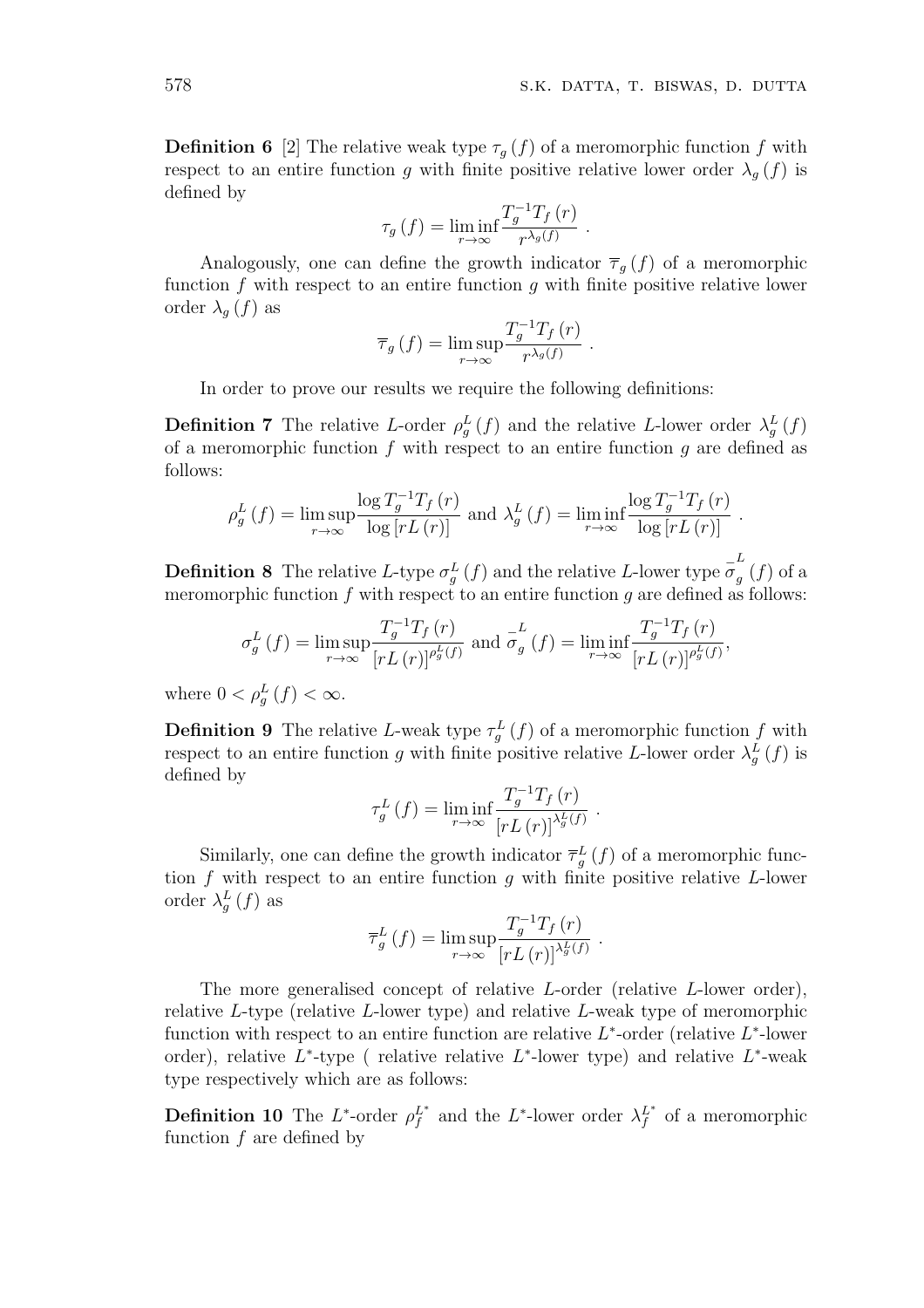$$
\rho_g^{L^*}(f) = \limsup_{r \to \infty} \frac{\log T_g^{-1} T_f(r)}{\log [re^{L(r)}]} \text{ and } \lambda_g^{L^*}(f) = \liminf_{r \to \infty} \frac{\log T_g^{-1} T_f(r)}{\log [re^{L(r)}]}.
$$

**Definition 11** The relative  $L^*$ -type  $\sigma_g^{L^*}(f)$  and the relative  $L^*$ -lower type  $\overline{\sigma}_g^{L^*}(f)$ of a meromorphic function *f* with respect to an entire function *g* are defined as follows:

$$
\sigma_g^{L^*}(f) = \limsup_{r \to \infty} \frac{T_g^{-1}T_f(r)}{\left[re^{L(r)}\right]^{\rho_g^{L^*}(f)}} \text{ and } \overline{\sigma}_g^{L^*}(f) = \liminf_{r \to \infty} \frac{T_g^{-1}T_f(r)}{\left[re^{L(r)}\right]^{\rho_g^{L^*}(f)}},
$$

where  $0 < \rho_g^{L^*}(f) < \infty$ .

**Definition 12** The relative  $L^*$ -weak type  $\tau_g^{L^*}(f)$  of a meromorphic function  $f$ with respect to an entire function *g* with finite positive relative *L ∗* -lower order  $\lambda_g^{L^*}(f)$  is defined by

$$
\tau_g^{L^*}(f) = \liminf_{r \to \infty} \frac{T_g^{-1} T_f(r)}{\left[rL(r)\right]^{\lambda_g^{L^*}(f)}}
$$

.

.

Similarly, one can define the growth indicator  $\overline{\tau}_{g}^{L^*}(f)$  of a meromorphic function *f* with respect to an entire function *g* with finite positive relative *L ∗* -lower order  $\lambda_g^{L^*}(f)$  as

$$
\overline{\tau}_g^{L^*}(f) = \limsup_{r \to \infty} \frac{T_g^{-1} T_f(r)}{\left[rL(r)\right]^{\lambda_g^{L^*}(f)}}
$$

In this paper, we wish to establish the relationship between the relative *L*order (relative *L ∗* -order), relative *L*-type (relative *L ∗* -type) and relative *L*-weak type (relative *L ∗* -weak type) of a transcendental meromorphic function *f* with respect to a transcendental entire function *g* and that of monomial generated by the transcendental meromorphic *f* and transcendental entire *g.* We use the standard notations and definitions in the theory of entire and meromorphic functions which are available in [4] and [7].

### **2. Lemmas**

In this section, we present two lemmas which will be needed in the sequel.

**Lemma 1** [3] *Let f be a transcendental meromorphic function of finite order or of non-zero lower order and* ∑ *a∈*C*∪{∞}*  $\delta_1(a; f) = 4$  *and g be a transcendental entire function with regular growth and non zero finite order. Also let* ∑ *a∈*C*∪{∞}*  $\delta_1(a; g) = 4.$ 

*Then*

$$
\lim_{r \to \infty} \frac{\log T_{P[g]}^{-1} T_{P[f]}(r)}{\log T_g^{-1} T_f(r)} = 1.
$$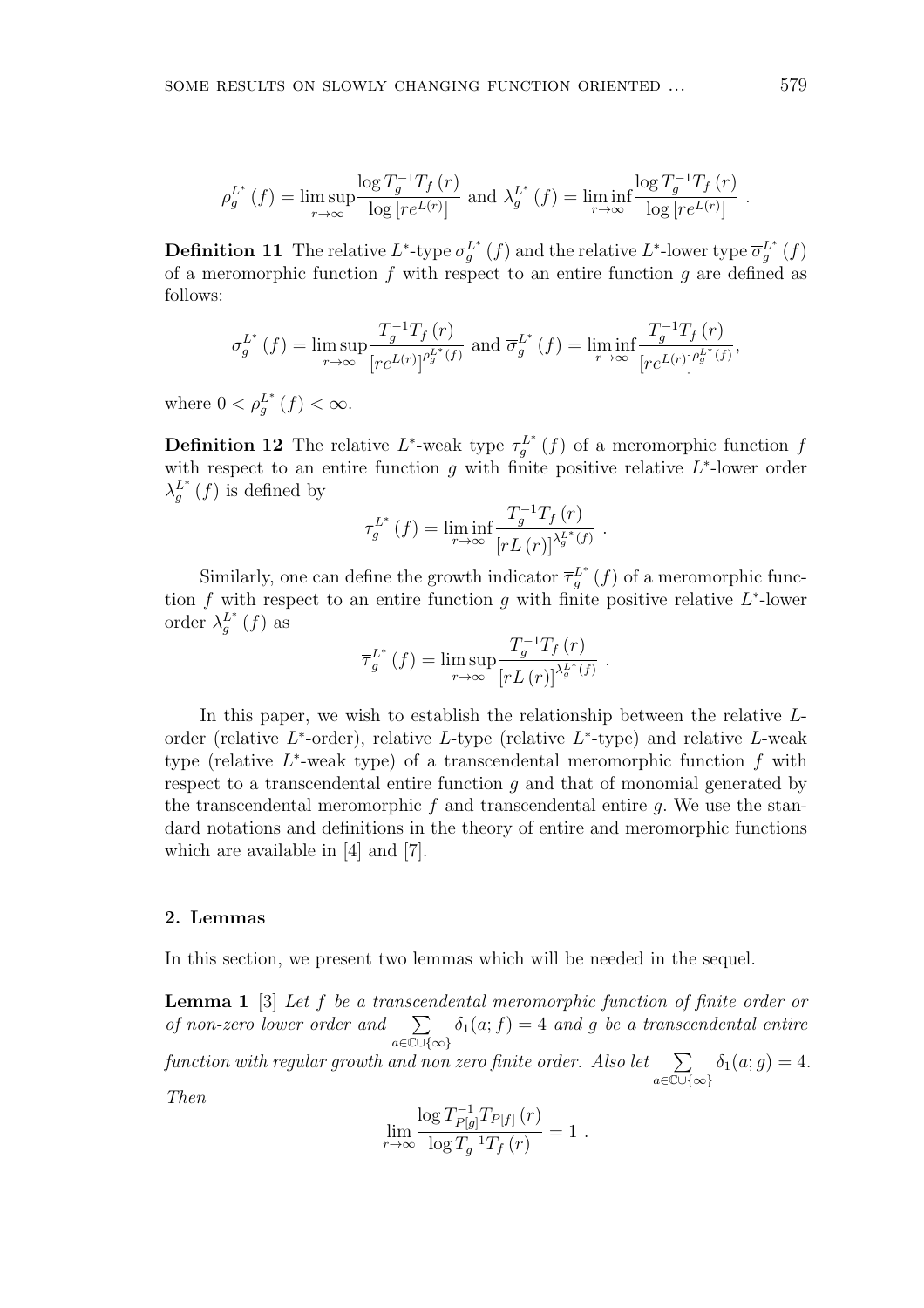**Lemma 2** [3] *Let f be a transcendental meromorphic function of finite order or of non-zero lower order and* ∑ *a∈*C*∪{∞}*  $\delta_1(a; f) = 4$  *and g be a transcendental entire function with regular growth and non zero finite type. Also let* ∑ *a∈*C*∪{∞}*  $\delta_1(a; g) = 4.$ *Then*

$$
\lim_{r \to \infty} \frac{T_{P[g]}^{-1} T_{P[f]}(r)}{T_g^{-1} T_f(r)} = \left( \frac{\Gamma_{P[f]} - (\Gamma_{P[f]} - \gamma_{P[f]}) \Theta(\infty; f)}{\Gamma_{P[g]} - (\Gamma_{P[g]} - \gamma_{P[g]}) \Theta(\infty; g)} \right)^{\frac{1}{\rho_g}}
$$
  
where $\Theta(\infty; f) = 1 - \limsup_{r \to \infty} \frac{\overline{N}_f(r)}{T_f(r)}$  and  $\Theta(\infty; g) = 1 - \limsup_{r \to \infty} \frac{\overline{N}_g(r)}{T_g(r)}$ .

## **3. Theorems**

In this section, we present the main results of the paper.

**Theorem 1** *Let f be a transcendental meromorphic function of finite order or of non-zero lower order and* ∑ *a∈*C*∪{∞}*  $\delta_1(a; f) = 4$  *and g be a transcendental entire function with regular growth and non zero finite order. Also let*  $\sum$ *a∈*C*∪{∞}*  $\delta_1(a; g) = 4.$ *Then the relative L-order and relative L-lower order order of P*[*f*] *with respect to P*[*g*] *are same as those of f with respect to g.*

**Proof.** By Lemma 1 we obtain that,

$$
\rho_{P[g]}^{L}(P[f]) = \lim_{r \to \infty} \frac{\log T_{P[g]}^{-1} T_{P[f]}(r)}{\log [rL(r)]}
$$
  
\n
$$
= \lim_{r \to \infty} \frac{\log T_g^{-1} T_f(r)}{\log [rL(r)]} \cdot \frac{\log T_{P[g]}^{-1} T_{P[f]}(r)}{\log T_g^{-1} T_f(r)} \}
$$
  
\n
$$
= \lim_{r \to \infty} \frac{\log T_g^{-1} T_f(r)}{\log [rL(r)]} \cdot \lim_{r \to \infty} \frac{\log T_{P[g]}^{-1} T_{P[f]}(r)}{\log T_g^{-1} T_f(r)}
$$
  
\n
$$
= \rho_g^L(f) \cdot 1
$$
  
\n
$$
= \rho_g^L(f).
$$

In a similar manner,  $\lambda_{P[g]}^L(P[f]) = \lambda_g^L(f)$ . This proves the theorem.

**Theorem 2** *Let f be a transcendental meromorphic function of finite order or of non-zero lower order and* ∑ *a∈*C*∪{∞}*  $\delta_1(a; f) = 4$  *and g be a transcendental entire function with regular growth and non zero finite order. Also let* ∑ *a∈*C*∪{∞}*  $\delta_1(a; g) = 4.$ *Then the relative*  $L^*$ -order and relative  $L^*$ -lower order order of  $P[f]$  with respect *to*  $P[q]$  *are same as those of*  $f$  *with respect to q.* 

We omit the proof of Theorem 2 because it can be carried out in the line of Theorem 1.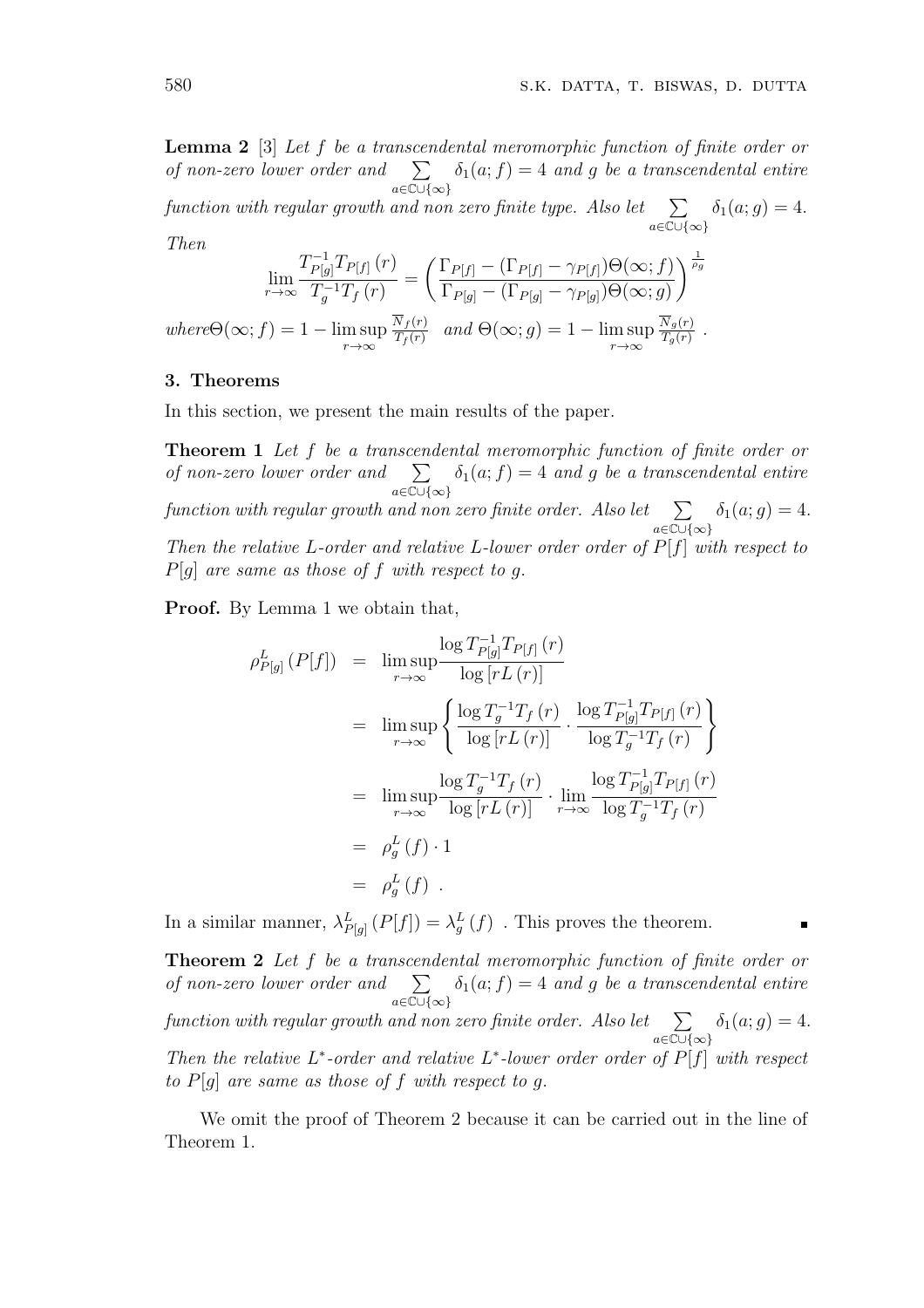**Theorem 3** *Let f be a transcendental meromorphic function of finite order or of non-zero lower order and* ∑ *a∈*C*∪{∞}*  $\delta_1(a; f) = 4$  *and g be a transcendental entire function of regular growth having non zero finite type and* ∑ *a∈*C*∪{∞}*  $\delta_1(a; g) = 4.$ *Then the relative L-type and relative L-lower type of*  $P[f]$  *with respect to*  $P[g]$  *are*  $\int \Gamma_{P[f]} - (\Gamma_{P[f]} - \gamma_{P[f]}) \Theta(\infty; f)$  $\Gamma_{P[g]}$  –  $(\Gamma_{P[g]}$  –  $\gamma_{P[g]})\Theta(\infty;g)$  $\int_{a}^{\frac{1}{\rho_g}}$  *times that of f with respect to g if*  $\rho_g^L(f)$  *is positive finite.*

**Proof.** From Lemma 2 and Theorem 1 we get that

$$
\sigma_{P[g]}^{L}(P[f]) = \limsup_{r \to \infty} \frac{T_{P[g]}^{-1} T_{P[f]}(r)}{[r L(r)]^{\rho_{P[g]}(P[f])}}
$$
  
\n
$$
= \lim_{r \to \infty} \frac{T_{P[g]}^{-1} T_{P[f]}(r)}{T_g^{-1} T_f(r)} \cdot \limsup_{r \to \infty} \frac{T_g^{-1} T_f(r)}{[r L(r)]^{\rho_g^L(f)}}
$$
  
\n
$$
= \left(\frac{\Gamma_{P[f]} - (\Gamma_{P[f]} - \gamma_{P[f]}) \Theta(\infty; f)}{\Gamma_{P[g]} - (\Gamma_{P[g]} - \gamma_{P[g]}) \Theta(\infty; g)}\right)^{\frac{1}{\rho_g}} \cdot \sigma_g^L(f) .
$$

Similarly,

$$
\overline{\sigma}_{P[g]}^{L}(P[f]) = \left(\frac{\Gamma_{P[f]} - (\Gamma_{P[f]} - \gamma_{P[f]})\Theta(\infty; f)}{\Gamma_{P[g]} - (\Gamma_{P[g]} - \gamma_{P[g]})\Theta(\infty; g)}\right)^{\frac{1}{\rho_g}} \cdot \overline{\sigma}_g^L(f) .
$$

Thus the theorem is established.

**Theorem 4** *Let f be a transcendental meromorphic function of finite order or of non-zero lower order and* ∑ *a∈*C*∪{∞}*  $\delta_1(a; f) = 4$  *and g be a transcendental entire function of regular growth having non zero finite type and* ∑ *a∈*C*∪{∞}*  $\delta_1(a; g) = 4.$ *Then the relative*  $L^*$ -type and relative  $L^*$ -lower type of  $P[f]$  with respect to  $P[g]$  $\int \frac{\Gamma_{P[f]} - (\Gamma_{P[f]} - \gamma_{P[f]}) \Theta(\infty;f)}{\Gamma_{P[f]} - (\Gamma_{P[f]} - \gamma_{P[f]}) \Theta(\infty;g)}$  $\Gamma_{P[g]}$  –  $(\Gamma_{P[g]}$  –  $\gamma_{P[g]})\Theta(\infty;g)$  $\int_{0}^{\frac{1}{\rho_g}}$  *times that of f with respect to g if*  $\rho_g^{L^*}(f)$  *is positive finite.*

We omit the proof of Theorem 4 because it can be carried out in the line of Theorem 3*.*

Now, we state the following two theorems without proof because it can be carried out in the line of Theorem 3 and Theorem 4 respectively.

**Theorem 5** *Let f be a transcendental meromorphic function of finite order or of non-zero lower order and* ∑ *a∈*C*∪{∞}*  $\delta_1(a; f) = 4$  *and g be a transcendental entire function of regular growth having non zero finite type and* ∑ *a∈*C*∪{∞}*  $\delta_1(a; g) = 4.$ Then  $\tau_{P[g]}^{L}(P[f])$  and  $\overline{\tau}_{P[g]}^{L}(P[f])$  are  $\left(\frac{\Gamma_{P[f]}-(\Gamma_{P[f]}-\gamma_{P[f]})\Theta(\infty;f)}{\Gamma_{P[g]}-(\Gamma_{P[g]}-\gamma_{P[g]})\Theta(\infty;q)}\right)$  $\Gamma_{P[g]}$  –  $(\Gamma_{P[g]}$  –  $\gamma_{P[g]})\Theta(\infty;g)$  $\int_{\frac{\rho_g}{}}^{\frac{1}{\rho_g}}$  *times that of*